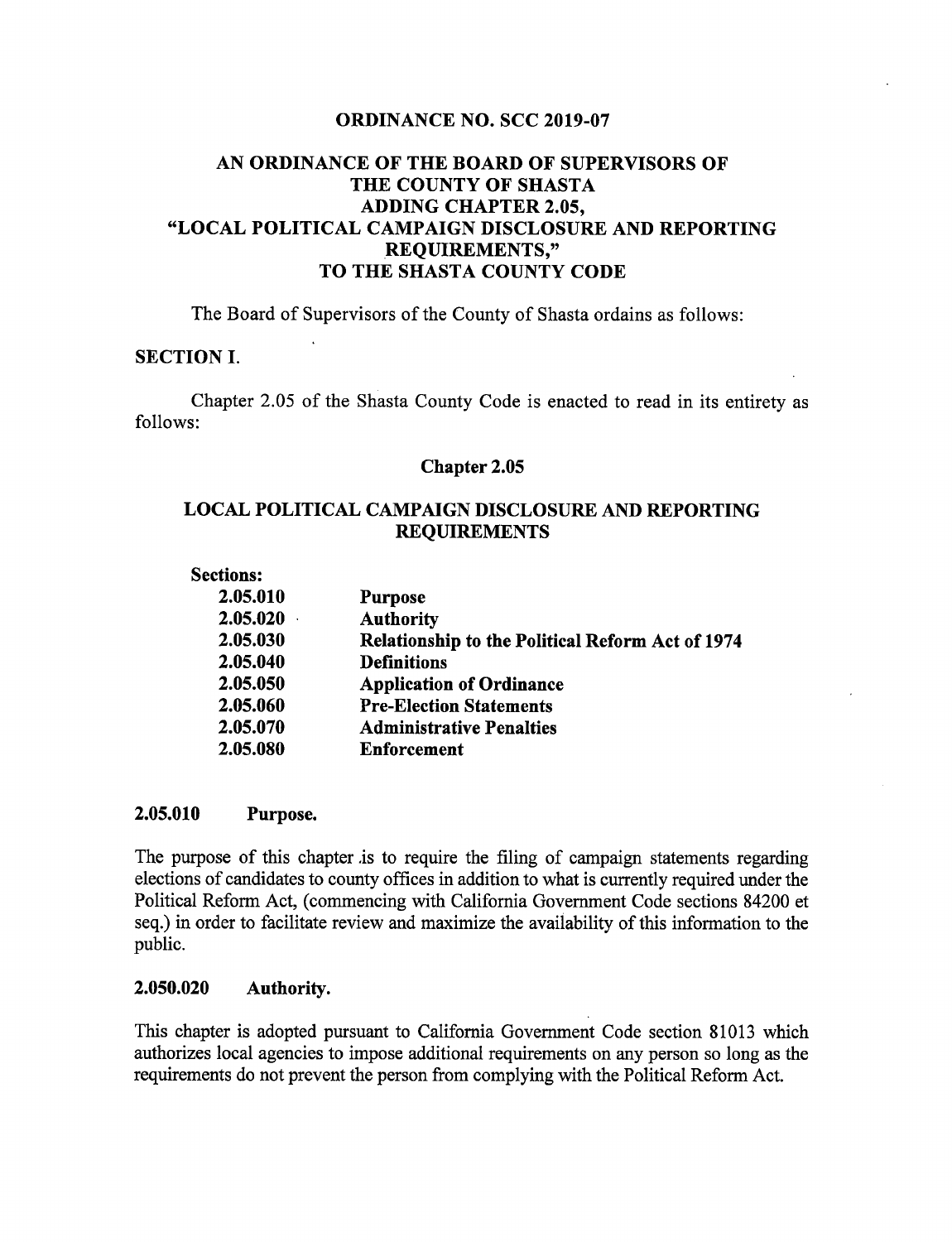Ordinance SCC No. 2019-07 November 19, 2019 Page 2 of 6

## 2.05.030 Relationship to the Political Reform Act of 1974.

This chapter is intended to supplement the Political Reform Act as amended. Unless a word or term is specifically defined in this chapter or the contrary is stated or clearly appears from the context, words and terms shall have the same meaning as when they are used in Title 9 of the California Government Code, in which the Political Reform Act is codified, and as supplemented by the Regulations of the Fair Political Practices Commission as set forth in Title' 2, Division 6 of the California Code of Regulations ("regulations"), as well as any amendments to the act or to the regulations. If any provision of this chapter is held invalid, the terms of the act and its regulations control and supersede the terms of this chapter to the extent necessary to bring this chapterinto full compliance -therewith.

## 2.05.040 Definitions.

The following definitions used in this chapter shall have the meanings as set forth below.

"Candidate" shall be defined as set forth in the Political Reform Act provided that the term shall be limited to candidates for county office.

"Committee" shall be defined as set forth in the Political Reform Act.

"Controlled committee" means a committee that is controlled directly or indirectly by a candidate or that acts jointly with a candidate in connection with the making of expenditures. A candidate controls a committee if he or she, his or her agent, or any other committee he or she controls has a significant influence on the actions or decisions of the committee. A "political party" committee, as defined in Government Code section 85205, is not a "controlled committee."

"County Office"means the following officesinShasta County: County Supervisor, District Attorney, Sheriff-Coroner, Auditor-Controller, Assessor-Recorder, Treasurer-Tax Collector/Public Administrator, County Clerk/Registrar of Voters, and Superintendent of Schools.

"Election" and/or "county election" means any primary, general, special or recall election held in the County of Shasta. The primary and general or special elections are separate elections for purposes of this chapter.

"Political Reform Act" means the California Political Reform Act of 1974 (Government Code sections 81000 et seq., as amended).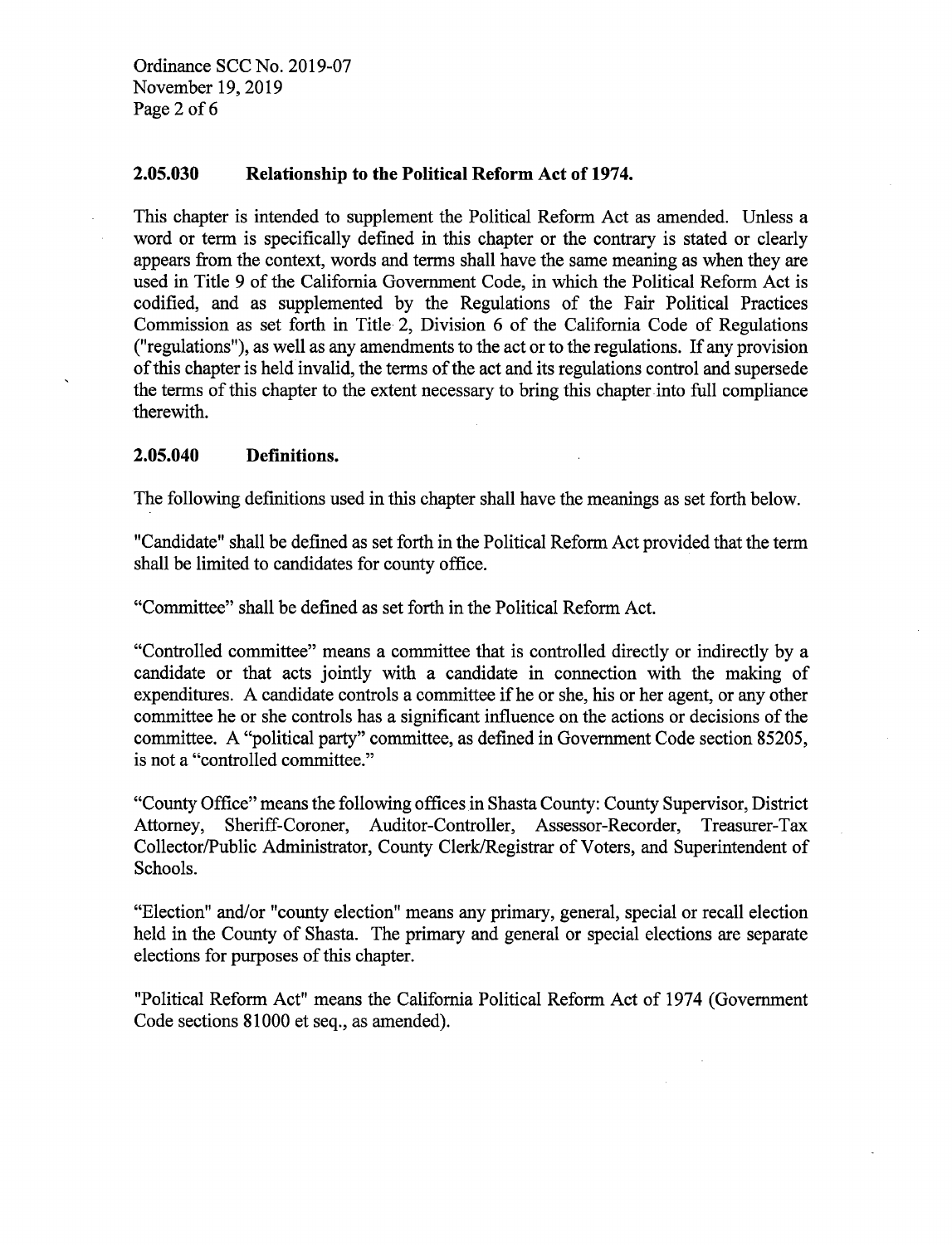Ordinance SCC No. 2019-07 November 19, 2019 Page 3 of 6

## 2.05.050 Application of Ordinance.

The provisions of this chapter shall only apply to candidates seeking election to a county office in the County of Shasta, their controlled committees, and to committees formed or existing primarily to support or oppose a candidate. In the event a county candidate also runs for election for a state, federal, city, special district or other non-county office, the provisions of this chapter do not apply to the county candidate's campaign for such other office, nor to any committee established solely for the purpose of running for such state, federal, city, special district, or other non-county office.

## 2.05.060 Pre-Election Statements.

- A. All candidates appearing on the ballot to be voted on at the March 3, 2020 primary election, their controlled committees, and committees primarily formed to support or oppose a candidate, shall file the following pre-election campaign statement.
	- 1. For the period ending 83 days before the election, the statement shall be filed no later than December 20, 2019.
- B. All candidates appearing on the ballot to be voted on at every election following the March 3, 2020 primary election, their controlled committees, and committees primarily formed to support or oppose a candidate, shall file the following pre-election campaign statement.
	- 1. For the period ending 83 days before the election, the statement shall be filed no later than 78 days before the election.
- C. The form, content, and requirements of pre-election campaign statements under this chapter shall be governed by the provisions of the Political Reform Act.
- D. The provisions of this section shall be in addition to the pre-election campaign statements required by Government Code sections 84200.5 and 84200.8, as they now exist and as they may be amended.

## 2.05.070 Administrative Penalties.

If any person violates any provision of this chapter, he or she shall be liable to the Registrar of Voters in the amount of ten dollars (\$10.00) per day of violation, in addition to any other legal remedies provided by law. This amount shall be deemed a penalty in accordance with Government Code section 91013. The following procedures shall govern the imposition, enforcement, collection and administrative review of administrative penalties.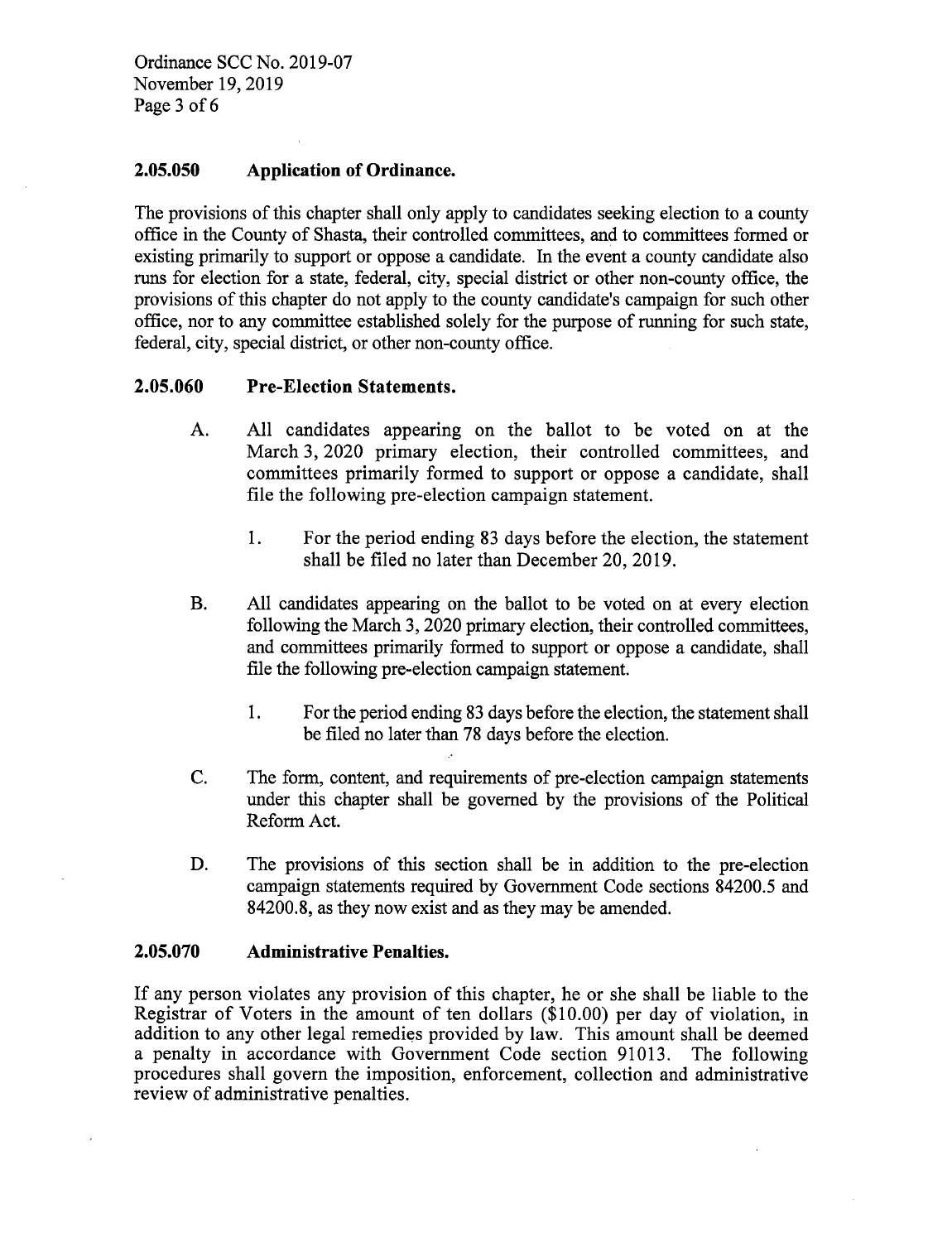- A. Notice of violation. If any person subject to this chapter fails to comply with any provision herein, a notice of violation may be issued by the Registrar of Voters or his or her designee.
- $B<sub>1</sub>$ Content of notice of violation. The notice of violation shall contain the information listed below:
	- (1) Date, location and approximate time the violation was observed or discovered.
	- (2) The ordinance section violated and a brief description of the violation.
	- (3) The amount of the penalty imposed for the violation.
	- (4) Instructions for the payment of the penalty, the time period by which it shall be paid, and the consequences of failure to pay the penalty within this time period.
	- (5) Instructions on how to appeal the notice of violation.
	- (6) The signature of the Registrar of Voters or his or her designee.
- $C_{\cdot}$ Service of notice of violation. Service of notice of violation shall be effective upon deposit in United States mail in accordance with this chapter. A copy of the notice of violation shall be mailed by certified mail, return receipt requested to the person who has violated the ordinance, at the address listed for the Person on the Fair Political Practices Commission Form 410 Statement of Organization.
- D. Penalties.
	- (1) The penalties assessed for each violation shall be ten dollars (\$10.00) per day, and shall not exceed the cumulative amount stated in the late statement or report, or one hundred dollars (\$100.00), whichever is greater.
	- (2) Payment of the penalty shall not excuse the failure to correct the violation nor shall it bar further enforcement action.
	- (3) The penalties assessed shall be payable to the County of Shasta.
- E. Administrative appeal.
	- (1) Notice of appeal. The recipient of a notice of violation carrying a penalty may appeal by filing a written notice of appeal with the Registrar of Voters. The written notice of appeal must be filed within twenty (20) days of the service of the notice of violation. Failure to file a written notice of appeal within this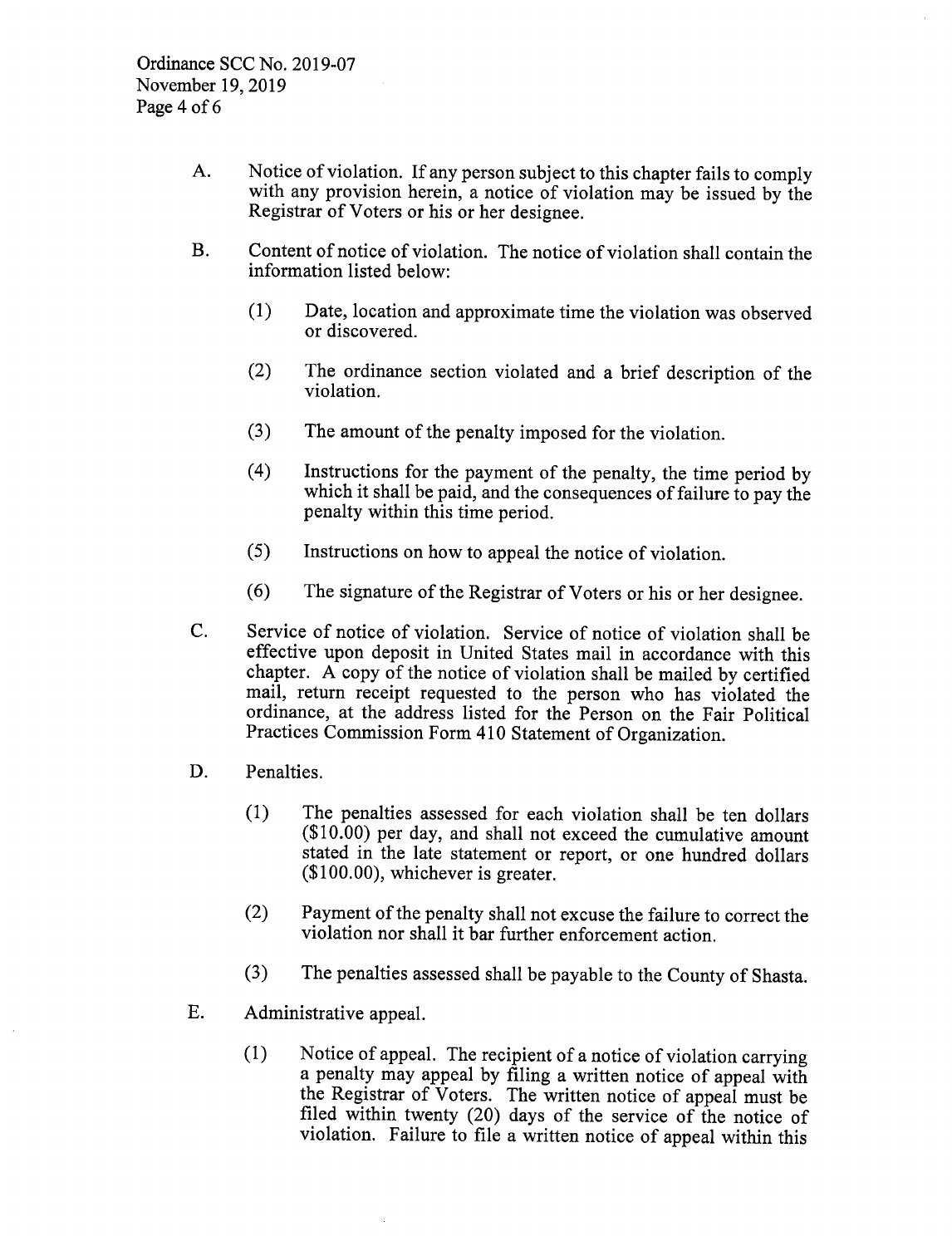time period shall constitute a waiver of the right to appeal. The notice of appeal shall contain the following information:

- a) A brief statement setting forth appellant's interest in the proceedings;
- b) A brief statement of the material facts which appellant claims supports his/her contention that no violation has occurred, no administrative penalty should be imposed or that an administrative penalty of a different amount is warranted;
- c) An address at which the appellant agrees notice of any additional proceeding or an order relating to the imposition of the administrative penalty may be received by mail.
- d) The signature of the appellant.
- (2) The Registrar of Voters, or his or her designee, shall review the appeal and issue a notice of decision Within thirty (30) days of receipt of the notice of appeal. The notice of decision shall be final.
- (3) In addition to any other available remedies, the Registrar of Voters may bring a civil action and obtain a judgment in Superior Court for the purposes of collecting any unpaid monetary penalties, fees, or civil penalties imposed pursuant to Government Code section 91013.5.

#### 2.05.080 Enforcement.

- A. The Registrar of Voters, or his or her designee, shall be the enforcing officer for this chapter and have the primary responsibility to monitor compliance with this chapter at his or her discretion, to investigate alleged violations of this chapter, to issue notices of violations as appropriate, to review appeals to the notices of violations, and to collect administrative penalties as set forth herein. The Registrar of Voters is also authorized to refer any complaint or allegation of violation of this Chapter or the Political Reform Act to the Fair Political Practices Commission, the State's Attorney General, or such other officer or agency with authority to enforce the provisions of State or County laws.
- **B.** For alleged violations by the County Clerk/Registrar of Voters, the Shasta County Clerk of the Board shall be the enforcing officer. For such enforcement purposes, all references in Section 2.05.070 of this chapter to the Registrar of Voters shall mean the Shasta County Clerk of the Board.